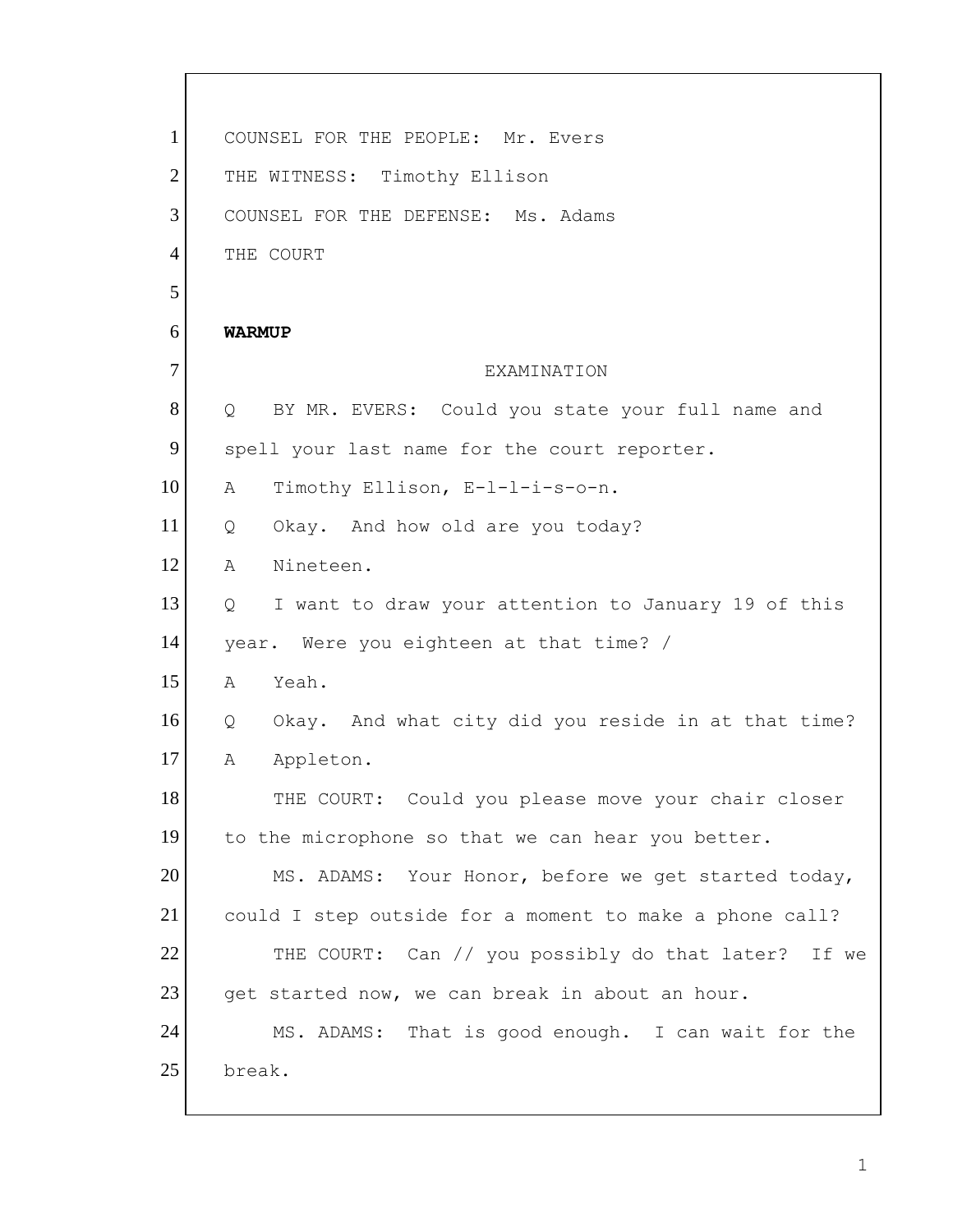| $\mathbf{1}$   | THE COURT: Mr. Evers, you may resume your                   |
|----------------|-------------------------------------------------------------|
| $\overline{2}$ | questioning.                                                |
| 3              | BY MR. EVERS: Okay. And did you reside in a house?<br>Q     |
| $\overline{4}$ | Α<br>Yes.                                                   |
| 5              | Okay. And who did you reside there /// with?<br>Q           |
| 6              | My mother.<br>Α                                             |
| $\tau$         | All right. Did you live there with anybody else?<br>Q       |
| 8              | No. Just my mother and my little sisters.<br>Α              |
| 9              | How many sisters do you have?<br>Q                          |
| 10             | Α<br>I have two.                                            |
| 11             | Q<br>Okay. Besides your mother and your two sisters, was    |
| 12             | there anyone else that lived at the house with you?         |
| 13             | No.<br>Α                                                    |
| 14             | Okay. $*(1)$ and back on that date when you resided at<br>Q |
| 15             | that house, how old were your sisters?                      |
| 16             | MS. ADAMS: Objection, Your Honor. The age of his            |
| 17             | sisters is irrelevant to this case.                         |
| 18             | THE COURT: Counsel, can you tell us how the age of          |
| 19             | his sisters is relevant to this?                            |
| 20             | MS. ADAMS: I believe it helps set the / stage for           |
| 21             | the nature of the household and his desire to protect his   |
| 22             | mother and sisters.                                         |
| 23             | THE COURT: The objection is overruled.                      |
| 24             | You may answer.                                             |
| 25             | THE WITNESS: Seven and twelve.                              |
|                |                                                             |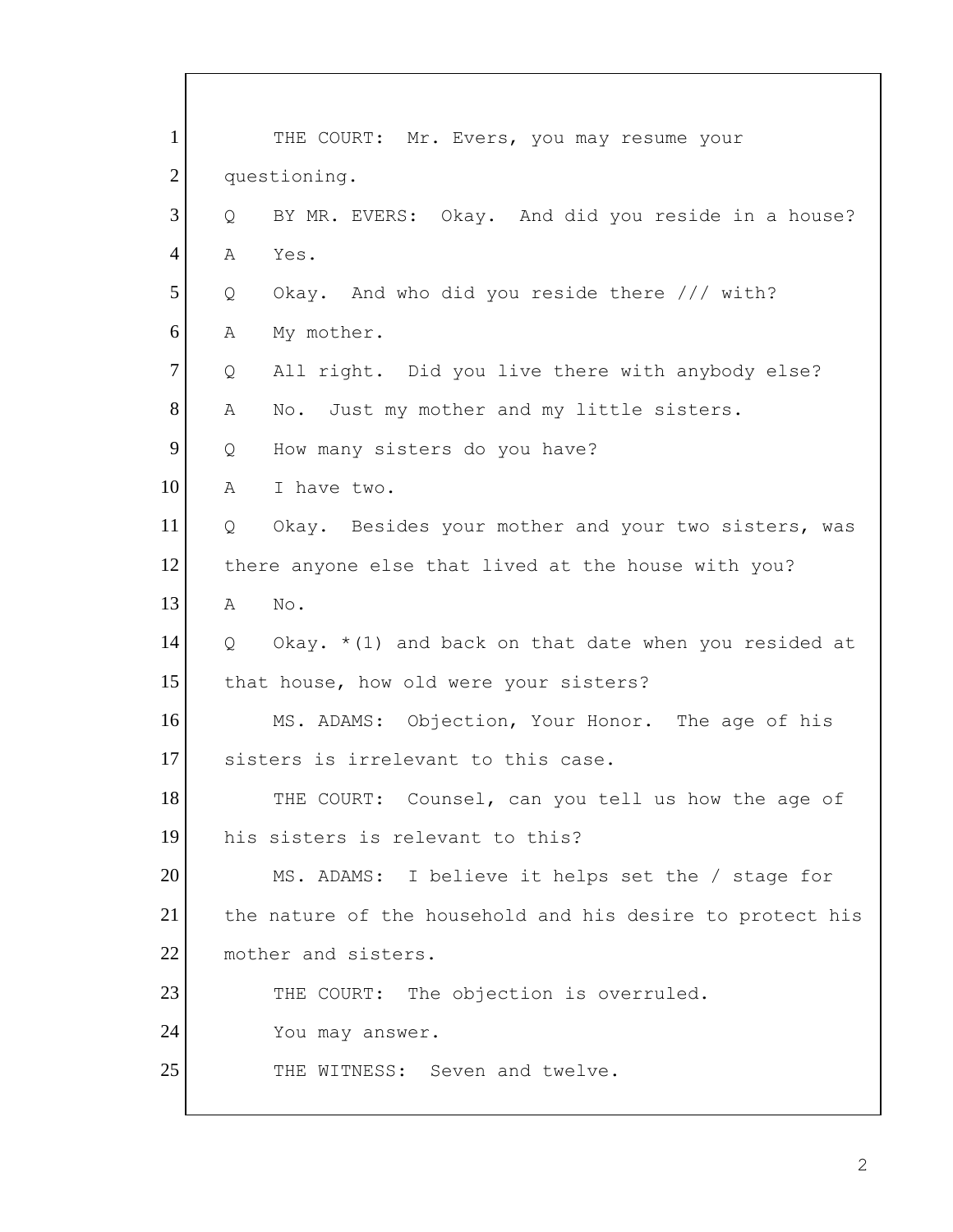1 2 3 4 5 6 7 8 9 10 11 12 13 14 15 16 17 18 19 20 21 22 23 24 25 Q BY MR. EVERS: Okay. Now, on that particular day, what had you been doing? A Helping my father at his warehouse. Q And what time did you begin, if // you remember? A He picked me up at ten in the morning, and I got home at five thirty maybe. Somewhere around there. Q Okay. And what did you do for your father? A Sweeping up around the warehouse, picking up tools. That sort of stuff. Q Okay. And on that evening, on the /// 19th, when you got home -- strike that. MS. ADAMS: Your Honor, may I step outside for a moment and confer with counsel? THE COURT: Counsel, I would prefer that you wait until the morning break. If you feel it is necessary, we can do so now, but my preference is we continue on with  $*(2)$  these proceedings at this time. MS. ADAMS: I believe it can wait, Your Honor. Thank you. THE WITNESS: I have forgotten if there was a question pending. THE COURT: No, there is not. We have not gotten very far. These proceedings are not moving along very well. Go ahead, Mr. Evers.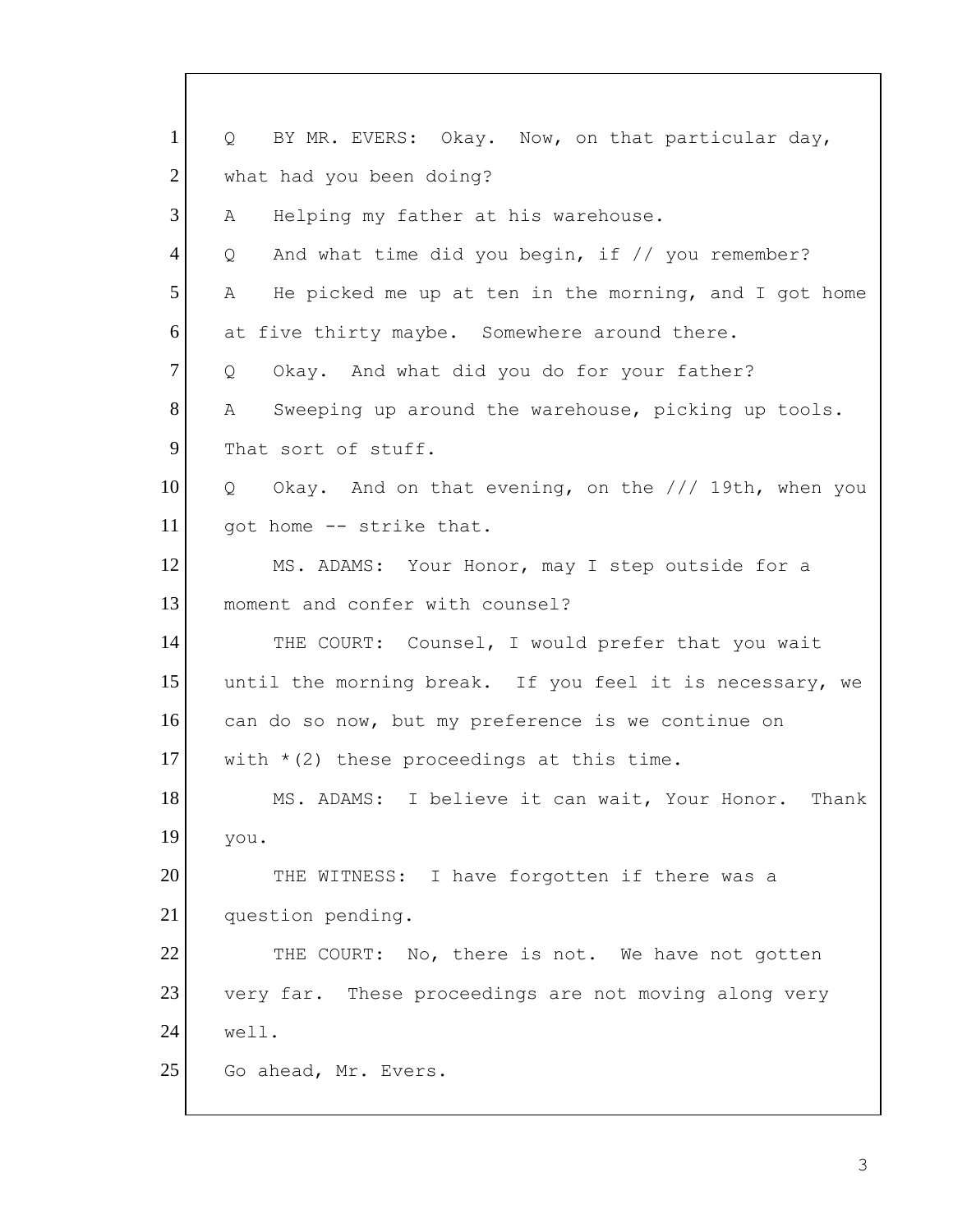1 2 3 4 5 6 7 8 9 10 11 12 13 14 15 16 17 18 19 20 21 22 23 24 25 Q BY MR. EVERS: How did you get back / to your house that evening? A My father dropped me off. Q Okay. And when you arrived back at your residence, what did you intend to do immediately? A Well, I was going to detail both my car and my mother's car. Q Does your house have a standard driveway that leads to your // residence? A Yes. Q Did it have a two-car garage? A Yes. Q Is this a one- or two-story home? A One. Q Was it a single-family residence or part of a duplex? A It was like a little community place. MS. ADAMS: Objection. Vague. I'm sorry, Your Honor, I am not sure what "a little /// community place" means. THE COURT: Counsel, can you get that cleared up for us, please? MR. EVERS: Yes, Your Honor. I'll see if I can be more specific. MS. ADAMS: It would be helpful for me to get a visual picture of the neighborhood.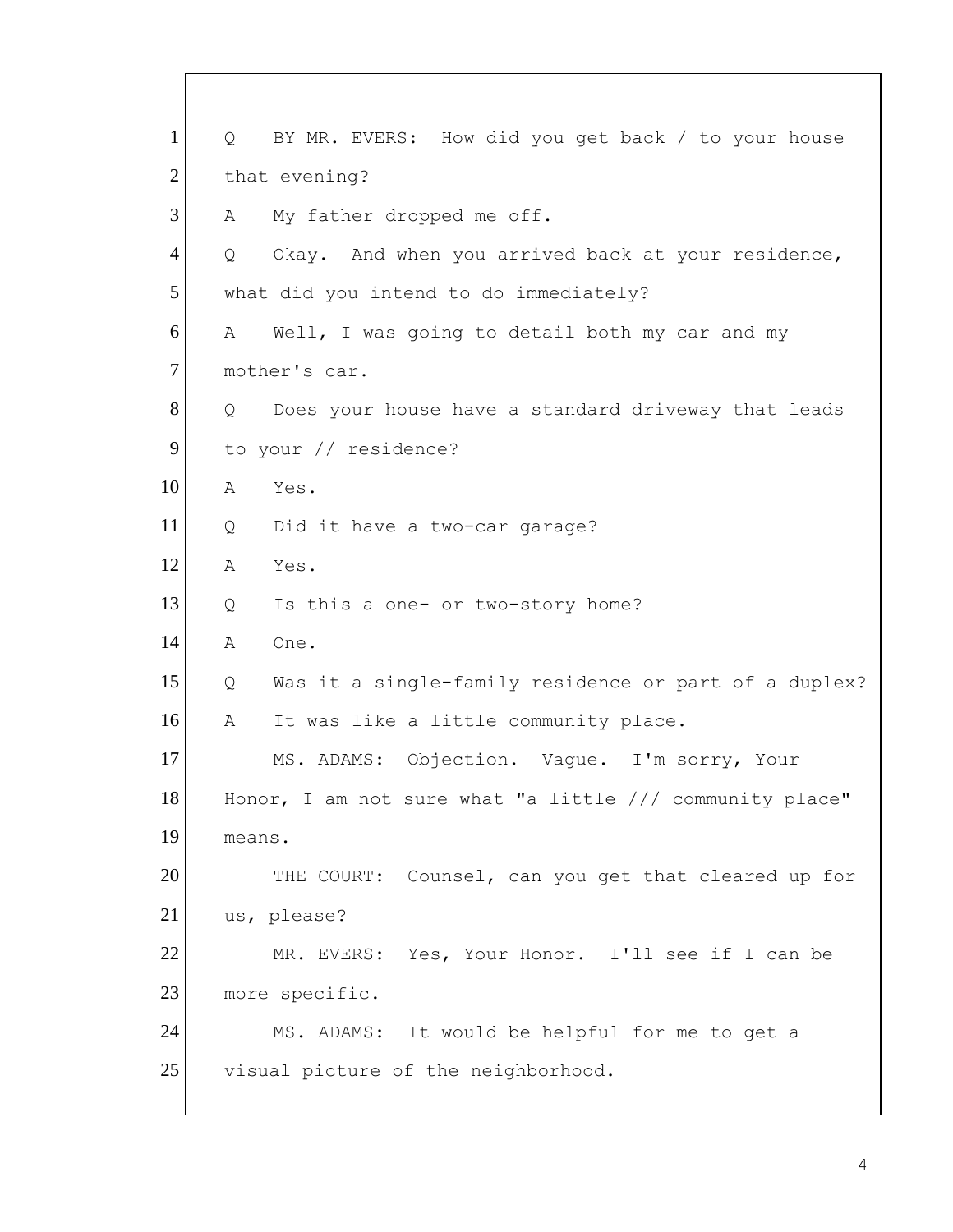| $\mathbf{1}$     | Q BY MR. EVERS: Okay. Was there another home attached |
|------------------|-------------------------------------------------------|
| $\sqrt{2}$       | to your home?                                         |
| $\mathfrak{Z}$   | A There was not. $*(3)$                               |
| $\overline{4}$   | END OF WARMUP                                         |
| $\mathfrak s$    |                                                       |
| $\boldsymbol{6}$ | (Pause)                                               |
|                  |                                                       |
|                  |                                                       |
|                  |                                                       |
|                  |                                                       |
|                  |                                                       |
|                  |                                                       |
|                  |                                                       |
|                  |                                                       |
|                  |                                                       |
|                  |                                                       |
|                  |                                                       |
|                  |                                                       |
|                  |                                                       |
|                  |                                                       |
|                  |                                                       |
|                  |                                                       |
|                  |                                                       |
|                  |                                                       |
|                  |                                                       |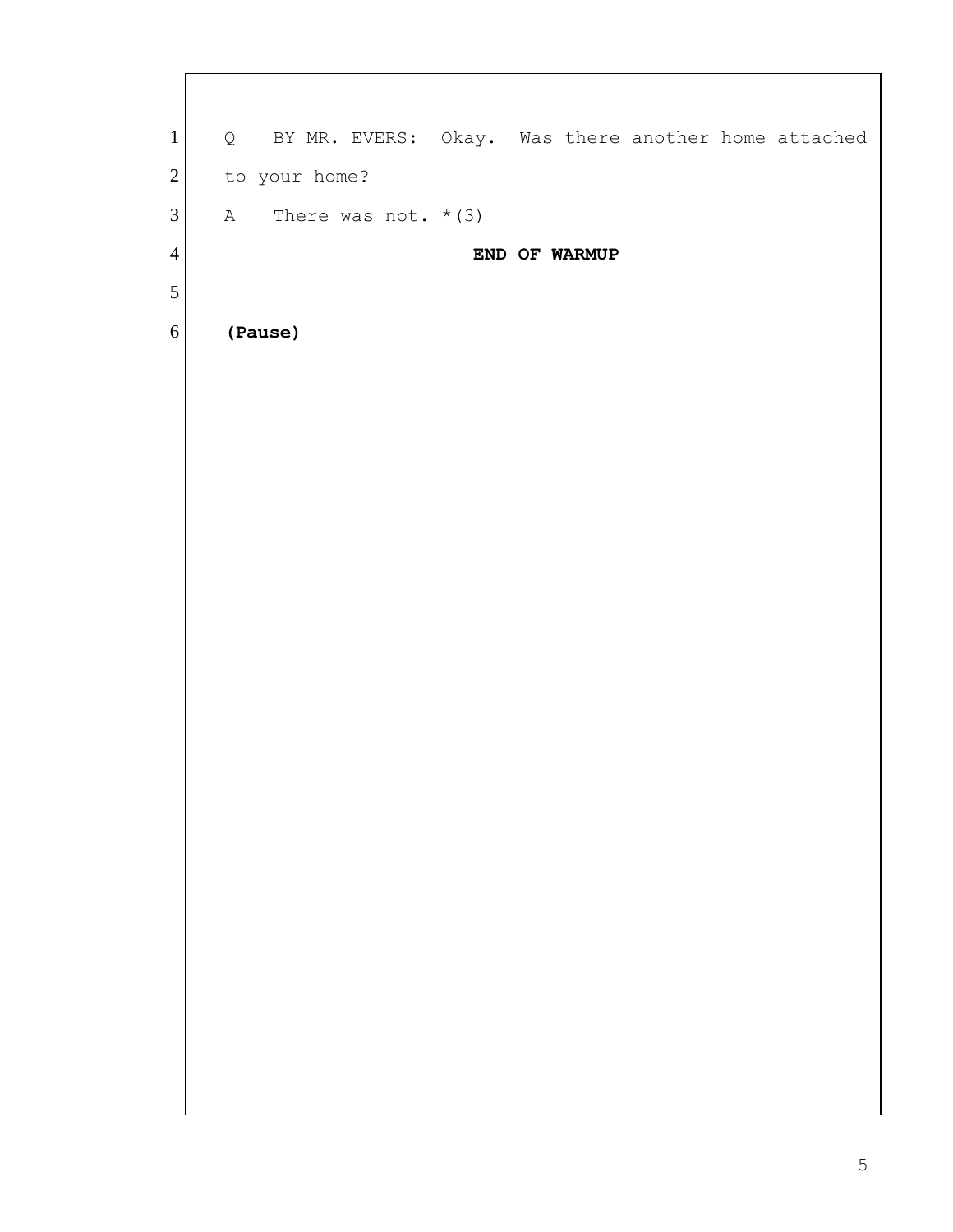1 **EXAM** 2 3 4 5 6 7 8 9 10 11 12 13 14 15 16 17 18 19 20 21 22 23 24 25 Q BY MR. EVERS: Okay. Now, you said you were going to wash two cars and detail two cars; is that correct? MS. ADAMS: Objection. Relevance. Is it really relevant how many cars he was going to wash and detail? THE COURT: I think these questions will be setting the stage for his intended line of questions. The / objection is overruled. You may answer the question. THE WITNESS: Yes, two cars. Mine and my mother's. Q BY MR. EVERS: Where were these cars located? A One was on the sidewalk, and one was sitting in the driveway. Q Okay. When you indicate on the sidewalk, do you mean to say parked on the street outside of // the driveway? A Correct. Q Okay. And who did these cars belong to? A My mother and me. Q What model was your car? A A nineteen ninety-six Integra. Q And was that sitting in the driveway? A Yes. Mine was in the driveway. Q And your mother's car was sitting on the sidewalk? A Yeah. MS. ADAMS: Objection. Vague. /// Your Honor, can we get the witness to clarify that? He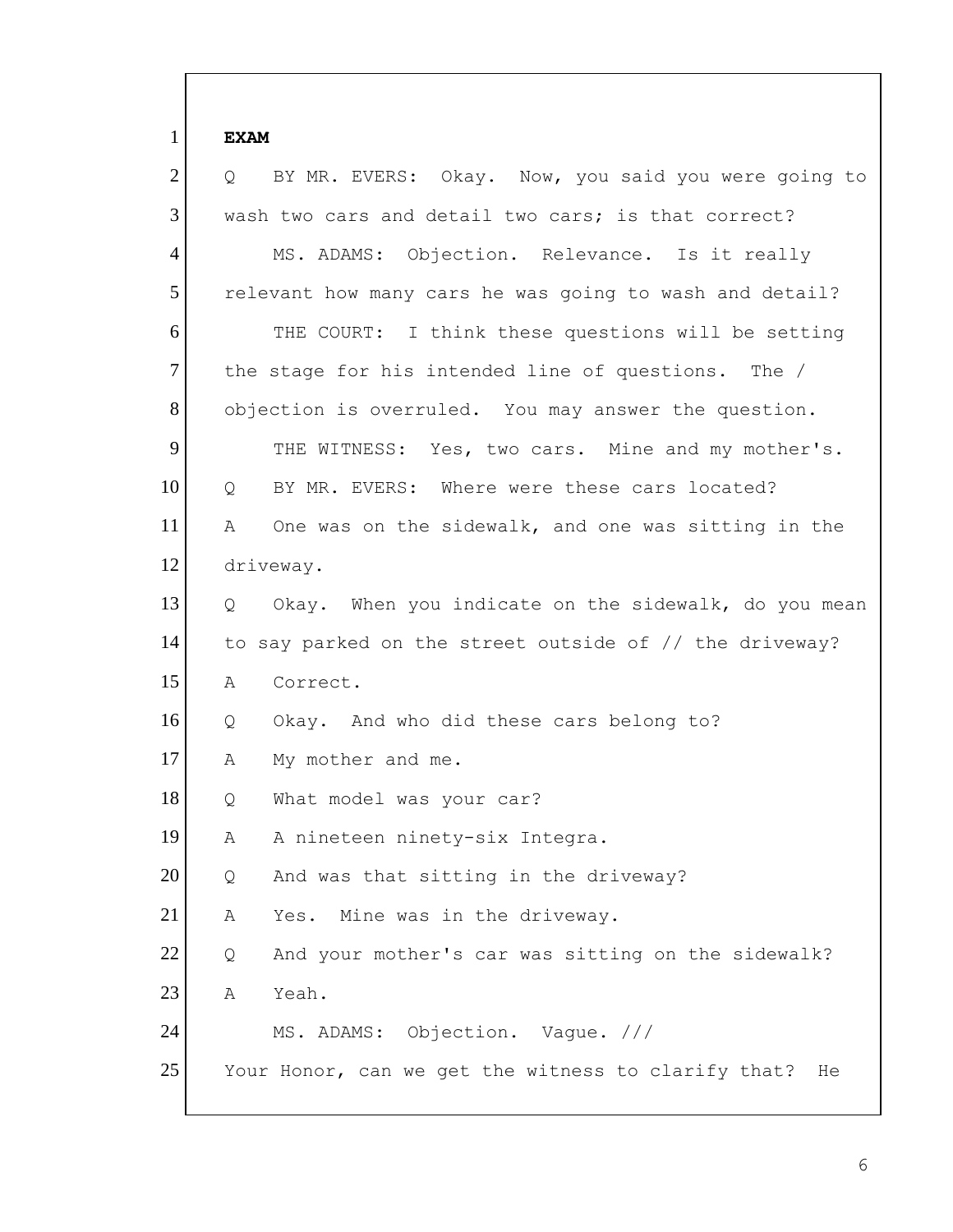1 2 3 4 5 6 7 8 9 10 11 12 13 14 15 16 17 18 19 20 21 22 23 24 25 continues indicating the car was on the sidewalk. Is that what he means? THE COURT: Counsel, can you get more specific here? MR. EVERS: Yes, Your Honor. I will see what I can do to clear that up. Thank you. MS. ADAMS: Thank you, Counsel. \*(1) Q BY MR. EVERS: What model car did your mother have? A It was a Honda or a Toyota. I do not remember exactly. Q Was your mother's car on the sidewalk or the street? A My mother's was on the street. Q When your father dropped you off at your residence, did you intend to go inside / the residence or remain outside? A I needed to go inside and open the garage so I could use the driveway to wash my car and detail it. MS. ADAMS: Your Honor, could I ask if anyone else had use of this driveway, like if it was connected to the driveway of a // neighbor? THE COURT: You can do it on your cross-examination. MS. ADAMS: Yes, Your Honor. MR. EVERS: If you really need to know that, I will ask the question for you. MS. ADAMS: That would be helpful in getting a picture of the neighborhood.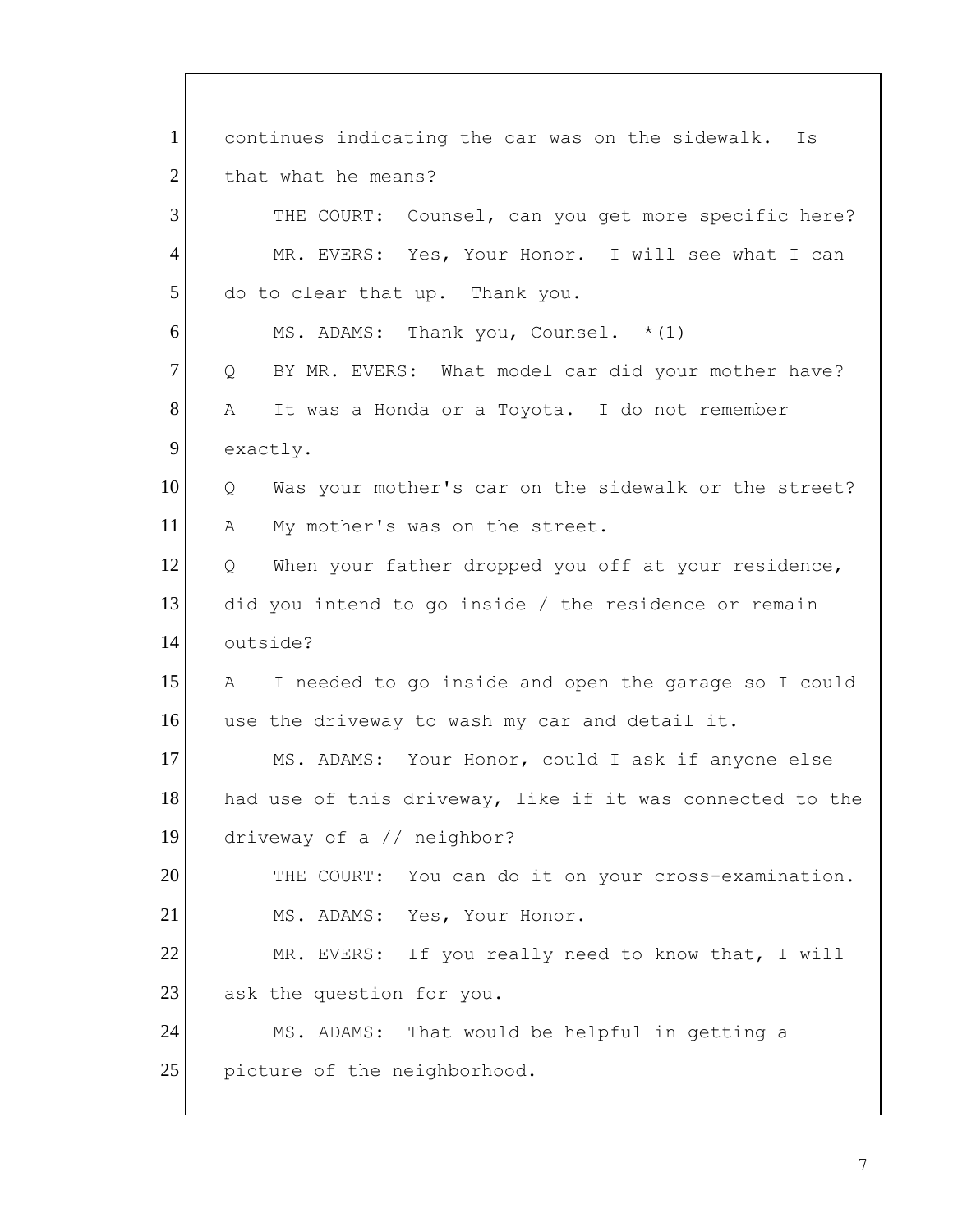1 2 3 4 5 6 7 8 9 10 11 12 Q BY MR. EVERS: Is the driveway a shared driveway with any of the neighbors? A No. Our /// neighbor has a driveway on the opposite side of their house. There is grass separating our driveway from their driveway. Q So the driveway belongs to your residence? A Yes, we are the only ones that use the driveway. THE COURT: Is there another way you can enter your garage from the front? THE WITNESS: No. \* (2) **(NO pause, continue)**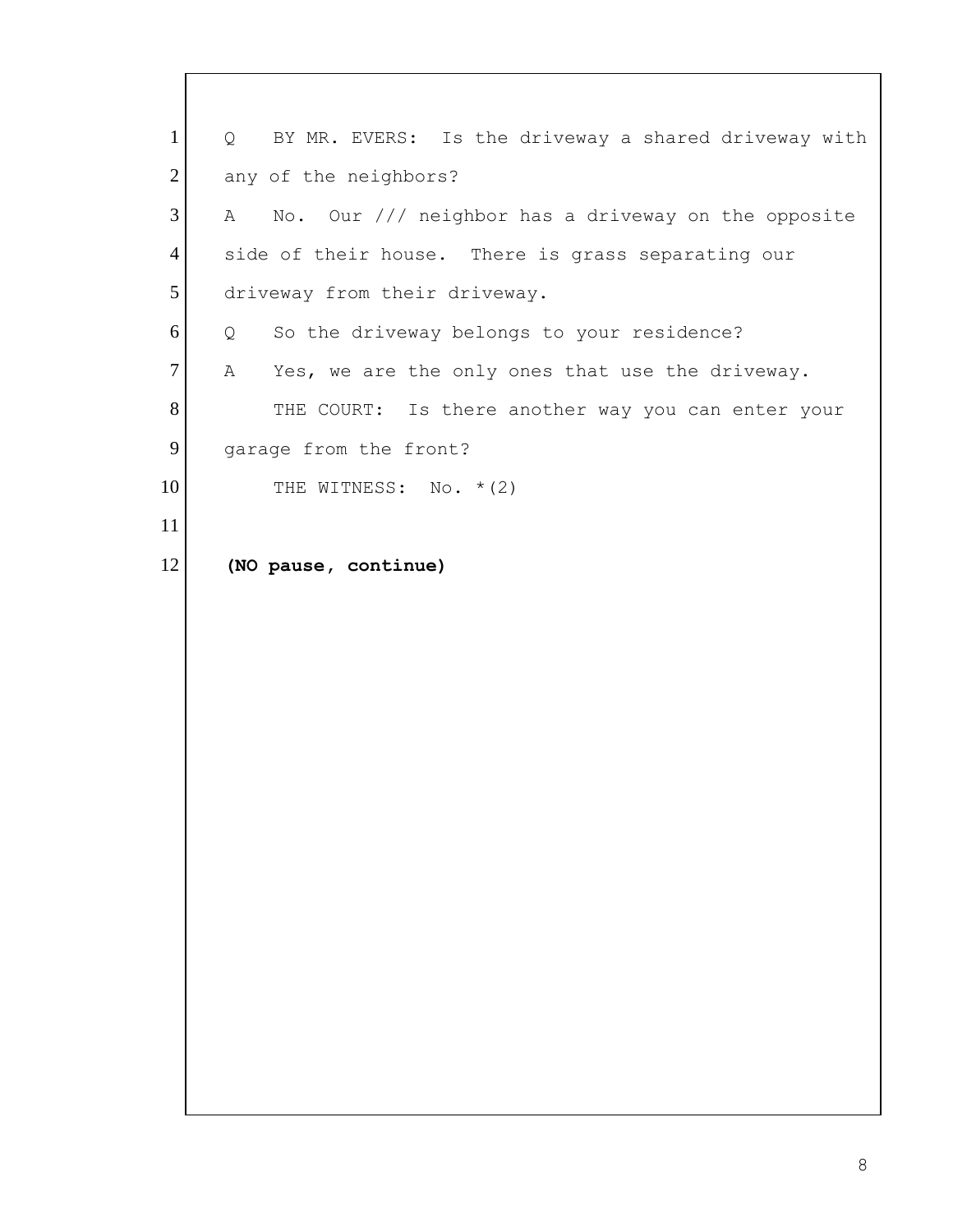| $\mathbf{1}$   | START TYPING                                                |
|----------------|-------------------------------------------------------------|
| $\overline{2}$ | Q BY MR. EVERS: Besides the rolling door and the            |
| 3              | kitchen door, were there any other entryways to the         |
| $\overline{4}$ | garage?                                                     |
| 5              | There was on the outside. It was locked and could not<br>A  |
| 6              | be opened without a key.                                    |
| $\overline{7}$ | THE COURT: So there was no other door to enter the          |
| 8              | garage from the front of the residence?                     |
| 9              | THE WITNESS: That is / correct.                             |
| 10             | MS. ADAMS: I was wondering about that myself. Thank         |
| 11             | you, Your Honor.                                            |
| 12             | BY MR. EVERS: When you went inside your house for<br>Q      |
| 13             | the purpose of opening the garage, did you see anybody      |
| 14             | inside your house while you were in there?                  |
| 15             | My mother and my little sister.<br>A                        |
| 16             | What is your mother's name?<br>Q                            |
| 17             | Lisa.<br>Α                                                  |
| 18             | What is // her last name?<br>Q                              |
| 19             | Ellison.<br>Α                                               |
| 20             | And did you discuss anything with your mother while<br>Q    |
| 21             | inside the kitchen on your way to the garage?               |
| 22             | She asked me if I was going to be there for dinner.<br>Α    |
| 23             | What was your mother doing when you got home?<br>Q<br>Okay. |
| 24             | She was just moving about in $//$ the kitchen,<br>Α         |
| 25             | cooking, washing dishes, and that kind of stuff.            |

 $\mathsf{I}$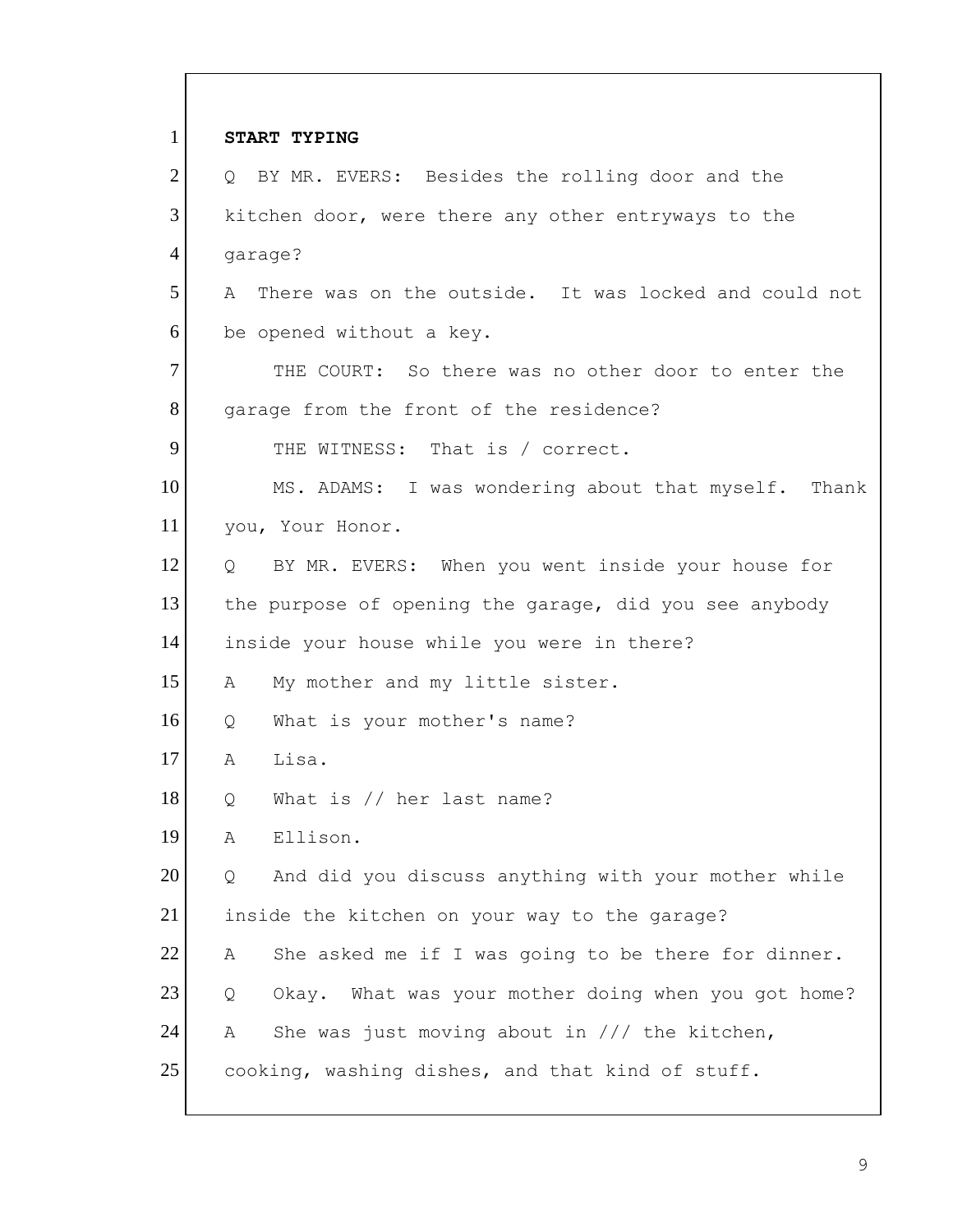| $\mathbf{1}$   | After you talked to your mother, what did you do?<br>Q        |
|----------------|---------------------------------------------------------------|
| $\overline{2}$ | I just continued walking to the garage, put the car<br>A      |
| 3              | in the driveway, and started washing it.                      |
| 4              | All right. I take it from the Court's earlier<br>Q            |
| 5              | question that your garage $*(3)$ is connected to the          |
| 6              | kitchen.                                                      |
| 7              | Yes. I went out the kitchen door and went directly<br>A       |
| 8              | into the garage.                                              |
| 9              | At this time, was the front garage door open or<br>$Q \qquad$ |
| 10             | closed?                                                       |
| 11             | I had opened it to wash my car, so it was open.<br>A          |
| 12             | THE COURT: Counsel, I believe we have a pretty clear          |
| 13             | picture / of the garage now.                                  |
| 14             | MS. ADAMS: I agree with Your Honor. I can picture             |
| 15             | the neighborhood and the garage pretty clearly now.           |
| 16             | Thank you, Counsel.                                           |
| 17             | THE COURT: If you could focus on the events of what           |
| 18             | happened that day. We need to move forward, Counsel.          |
| 19             | MR. EVERS: Yes, Your Honor. I was getting there.              |
| 20             | Counsel's objections // are not helping matters.              |
| 21             | Okay. You said you began cleaning the car in the<br>Q         |
| 22             | driveway; is that correct?                                    |
| 23             | Yeah.<br>Α                                                    |
| 24             | Which car were you cleaning at this point?<br>Q               |
| 25             | Mine was the one that was parked inside the garage.<br>Α      |
|                |                                                               |

 $\mathsf{l}$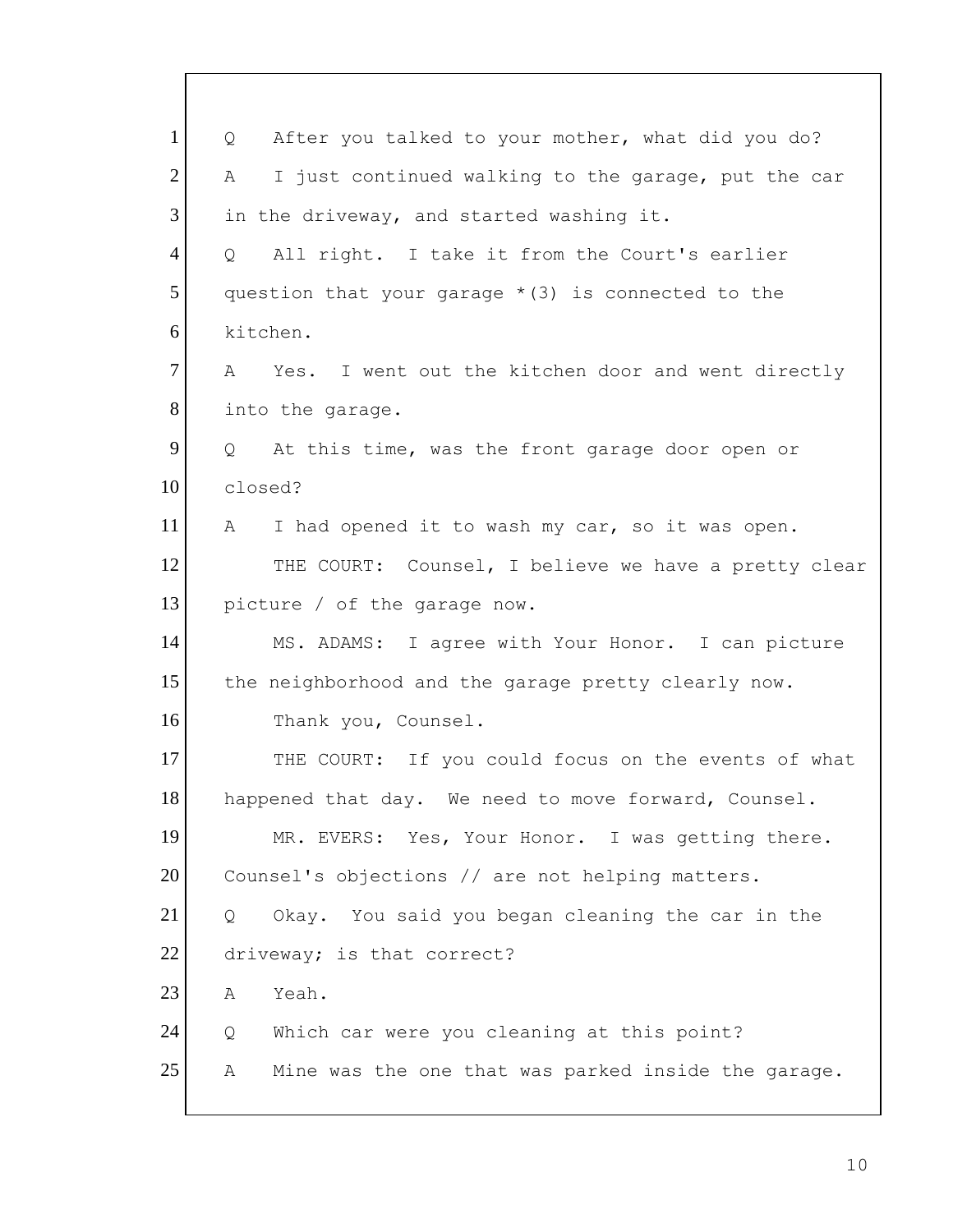1 2 3 4 5 6 7 8 9 10 11 12 13 14 15 16 17 18 19 20 21 22 23 24 25 MS. ADAMS: Counsel, the witness is saying the car was parked inside the garage. I  $//$  was picturing the car being in the driveway. MR. EVERS: I believe he was washing the car in the driveway on the outside of the garage. THE COURT: I was wondering that myself. Can you clear that up for us, please, Counsel? MR. EVERS: Yes, Your Honor, I will do that. Q All right. And where exactly \*(4) was your car when you were washing it? A I was in the driveway just outside the garage. So I left the kitchen, continued outside through the garage, and ended up in the driveway. Q When you were outside washing your car, was there anybody else out there with you? A No. Q Okay. / And then at some point, did someone approach you? A Yes. Q Okay. How long had you been outside when someone approached you? A Twenty minutes. Q All right. Where were you when he approached you? A I was drying the car with a towel. I was leaning over, so I did not realize anybody // had walked over to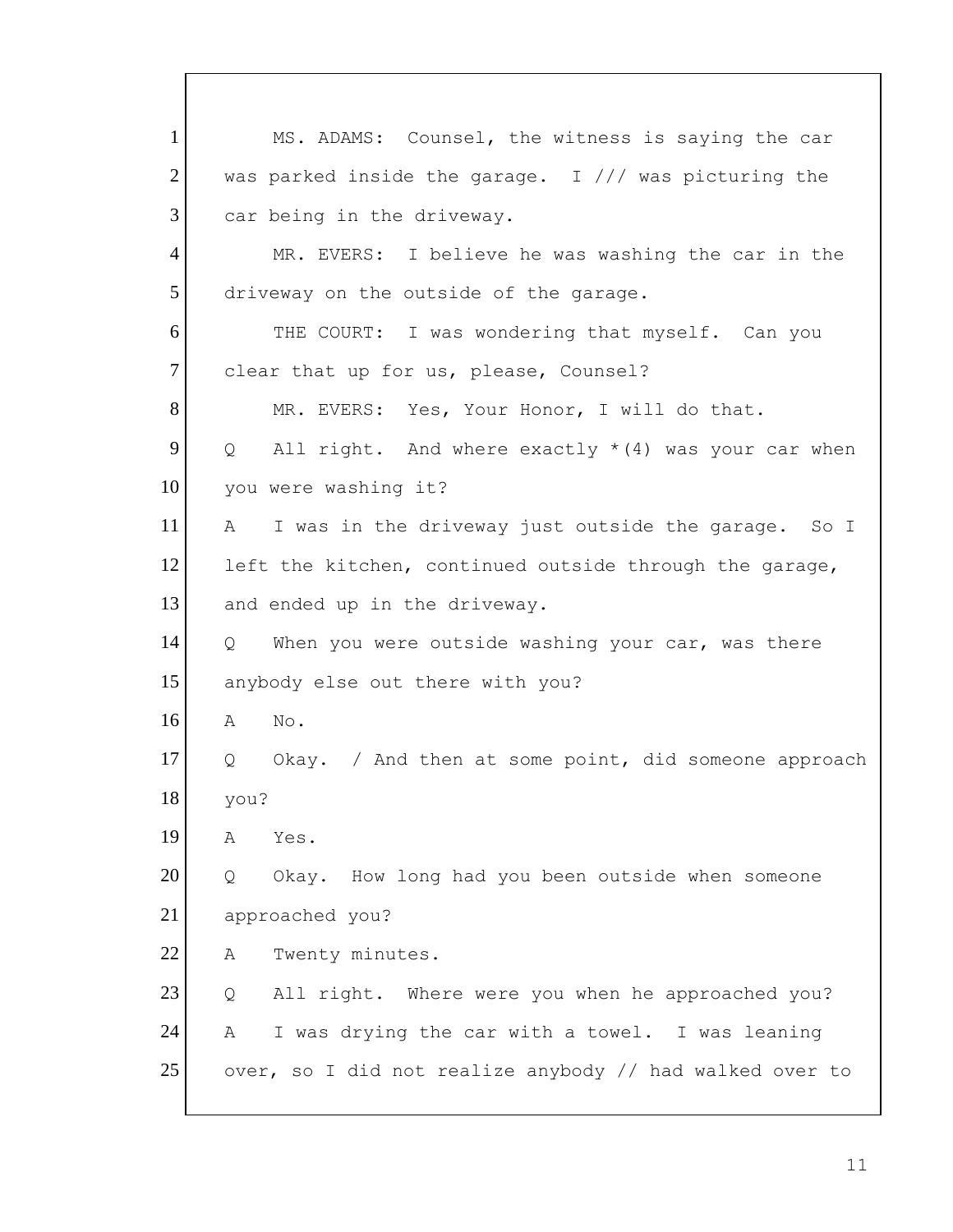1 2 3 4 5 6 7 8 9 10 11 12 13 14 15 16 17 18 19 20 21 22 23 24 25 me. I was leaning over, drying the car with a towel. I was only paying attention to the car. Q So when you stood up, he startled you because he was standing so close to you? A Exactly. Q So you are saying you had no idea this person /// had walked up to you; is that correct? A Correct. Q And the person that approached you, do you recognize that person in the courtroom today? A I do. Q For the record, can you indicate that person and describe what they are wearing? A Sitting right there with the yellow shirt. MR. EVERS: May the record  $*(5)$  reflect the witness has identified the defendant? THE COURT: It will so reflect. MR. EVERS: Thank you, Your Honor. THE COURT: I would like to add that the defendant is indeed wearing a yellow shirt. Q BY MR. EVERS: What did you do when you first saw this unknown person, the defendant, next to you? A Nothing. I just stood there. / Q Okay. How close was he to you when you first saw him?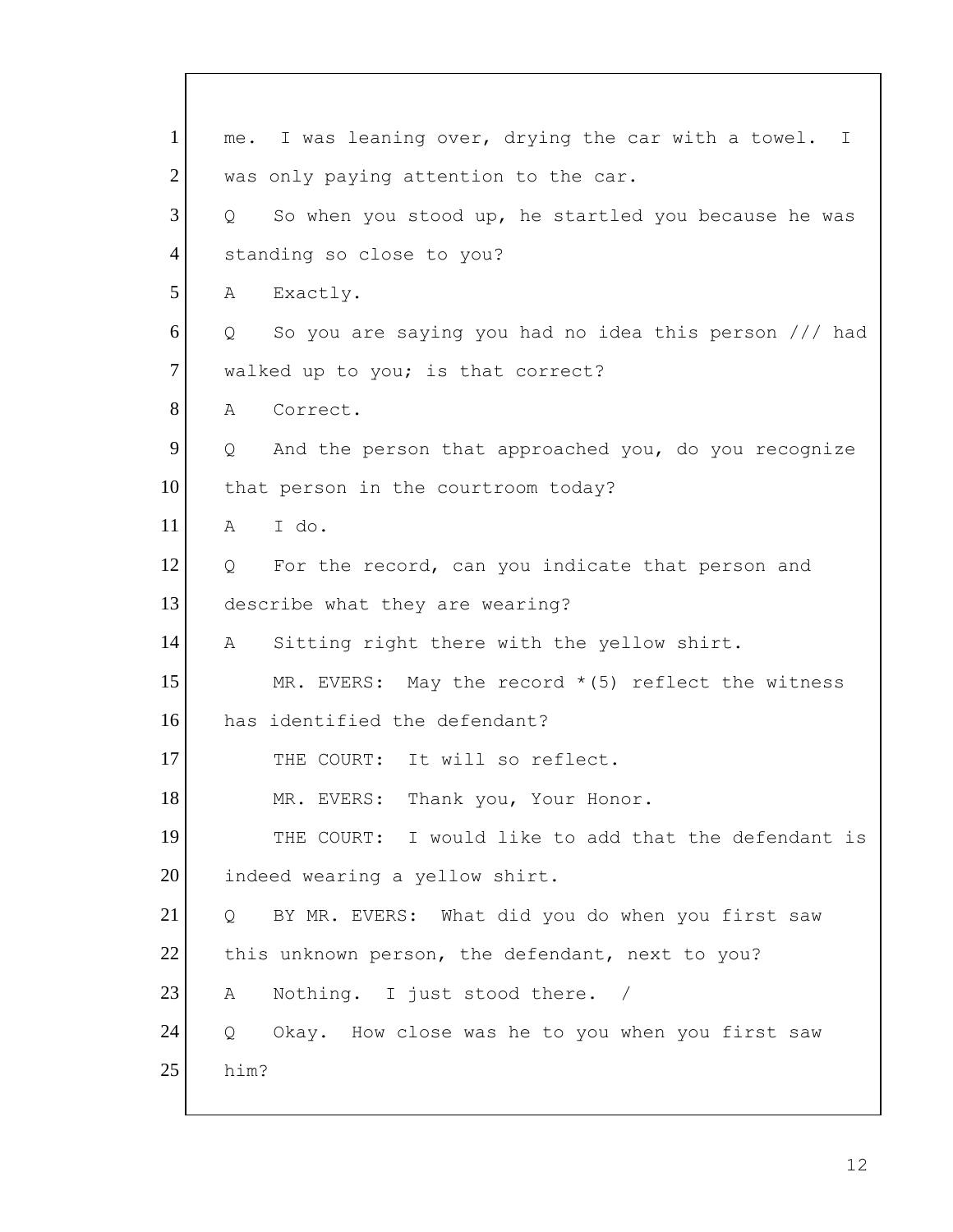1 2 3 4 5 6 7 8 9 10 11 12 13 14 15 16 17 18 19 20 21 22 23 24 25 A Very. MS. ADAMS: Objection. The answer is vague. THE COURT: Can you give us an estimate of how close he was to you? THE WITNESS: I am not very good at judging distances. THE COURT: Can you try to give us an estimation by comparing it // to something in the courtroom here today? Q BY MR. EVERS: And this would just be an approximation. It does not have to be exact or anything. THE COURT: That is correct. We will not hold you to an exact distance. MS. ADAMS: I am really bad at measurements, too. If you are not certain, just indicate that /// you are not certain. THE COURT: Correct. Because it is not helpful if you are guessing. Q BY MR. EVERS: Well, is it possible he was more than two feet away? A I believe it would be more accurate to estimate he was maybe three or four feet away from me. Q Okay. And did he say something \*(6) first, or did you say something? A He asked if I was planning on going anywhere. Q How did you respond?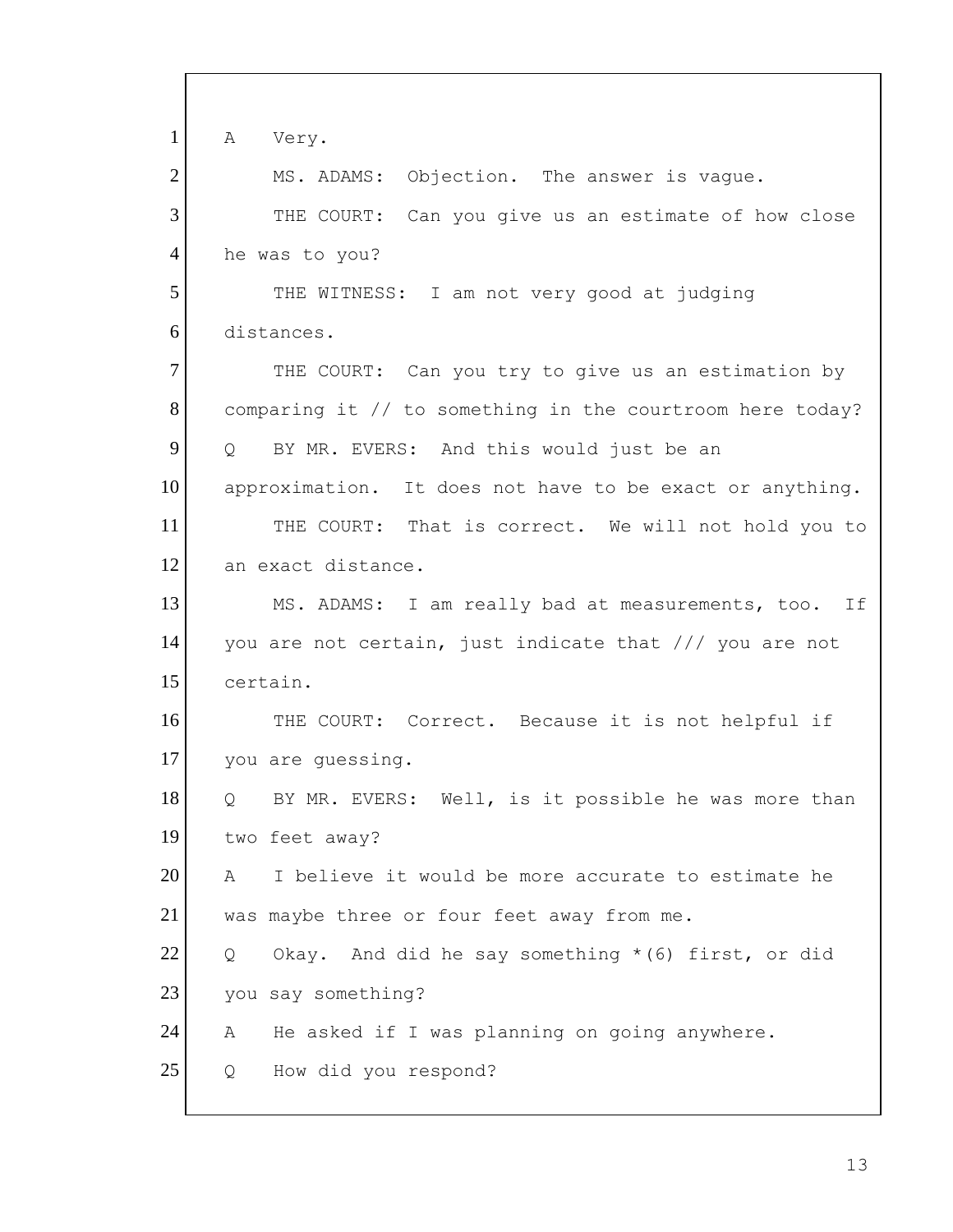| $\mathbf{1}$   | Α | I said I was not planning on going anywhere.               |
|----------------|---|------------------------------------------------------------|
| $\overline{2}$ | Q | And you said you did not know the defendant?               |
| 3              | Α | I did not.                                                 |
| $\overline{4}$ | Q | Had you ever seen him prior to this encounter?             |
| 5              | Α | Never. /                                                   |
| 6              | Q | After that exchange of words, what happened?               |
| $\tau$         | Α | I was just finishing up washing the car. I locked          |
| 8              |   | everything up. I was going to go back inside.              |
| 9              | Q | Why were you planning on going inside at that moment?      |
| 10             | Α | I was afraid because I did not recognize him, and he       |
| 11             |   | threatened that he // was going to hit me.                 |
| 12             |   | THE COURT: May I inquire further of your client,           |
| 13             |   | Counsel?                                                   |
| 14             |   | At what point did you become afraid of the defendant?      |
| 15             |   | THE WITNESS: When I saw his body in a position that        |
| 16             |   | someone would do who was intending to fight somebody.<br>T |
| 17             |   | was afraid that he was going to hit /// me.                |
| 18             | Q | BY MR. EVERS: Why do you think he wanted to hit you?       |
| 19             |   | MS. ADAMS: Objection, Your Honor. That calls for           |
| 20             |   | speculation.                                               |
| 21             |   | THE COURT: Counsel, the witness can testify to his         |
| 22             |   | view of this person and why he was afraid of this person.  |
| 23             |   | MS. ADAMS:<br>Okay.                                        |
| 24             |   | THE COURT: You may answer the question.                    |
| 25             |   | THE WITNESS:<br>Because maybe he wanted to scare me        |
|                |   |                                                            |

 $\overline{\Gamma}$ 

I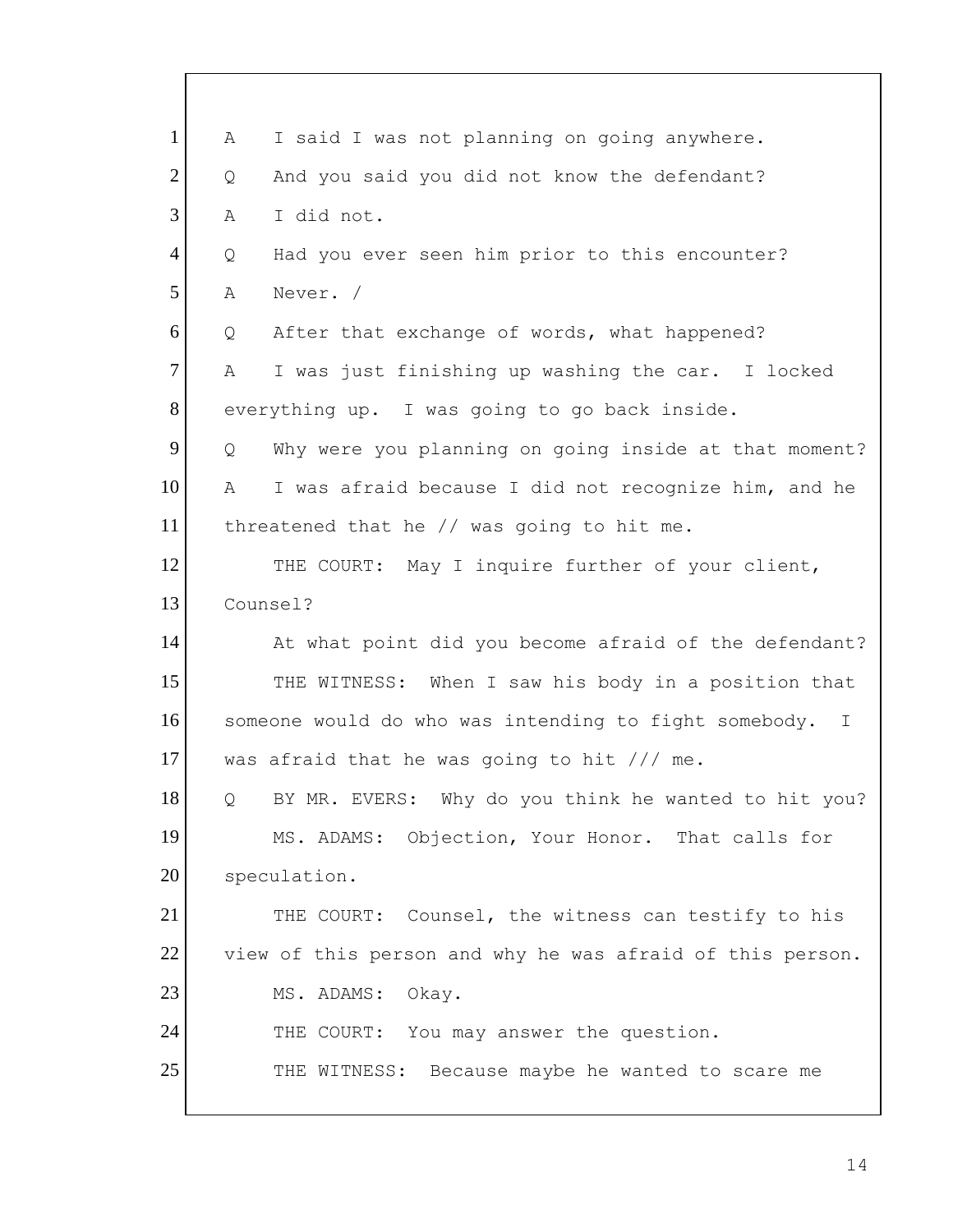| $\mathbf{1}$   | into $*(7)$ giving him a ride somewhere.                            |
|----------------|---------------------------------------------------------------------|
| $\overline{2}$ | BY MR. EVERS: Do you recall if he displayed one or<br>$Q_{\rm max}$ |
| 3              | both fists?                                                         |
| $\overline{4}$ | I remember maybe both.<br>A                                         |
| 5              | THE COURT: Again, this is where we remind you that                  |
| 6              | if you do not remember, please tell us you do not                   |
| $\overline{7}$ | remember. Okay?                                                     |
| 8              | MS. ADAMS: Additionally, if you do not know an                      |
| 9              | answer to a / question, it is perfectly okay to say you             |
| 10             | do not know.                                                        |
| 11             | THE COURT: That is correct. We simply want your                     |
| 12             | answer if you know. It really does not assist us if you             |
| 13             | are speculating. No one wants you to guess. Okay?                   |
| 14             | THE WITNESS: Understood.                                            |
| 15             | BY MR. EVERS: You said when this happened, he was<br>$Q \qquad$     |
| 16             | approximately a three- // foot distance away from you?              |
| 17             | Correct.<br>A                                                       |
| 18             | And how did you respond after hearing him demand a<br>Q             |
| 19             | ride while having his hand clenched in a fist?                      |
| 20             | I did not say anything. I just remained there, and<br>A             |
| 21             | he just continued speaking to me.                                   |
| 22             | Okay.<br>Q                                                          |
| 23             | MS. ADAMS: I am sorry. Your voice dropped.<br>He                    |
| 24             | continued /// what?                                                 |
| 25             | THE WITNESS: He continued speaking to me.                           |
|                |                                                                     |

 $\mathsf{r}$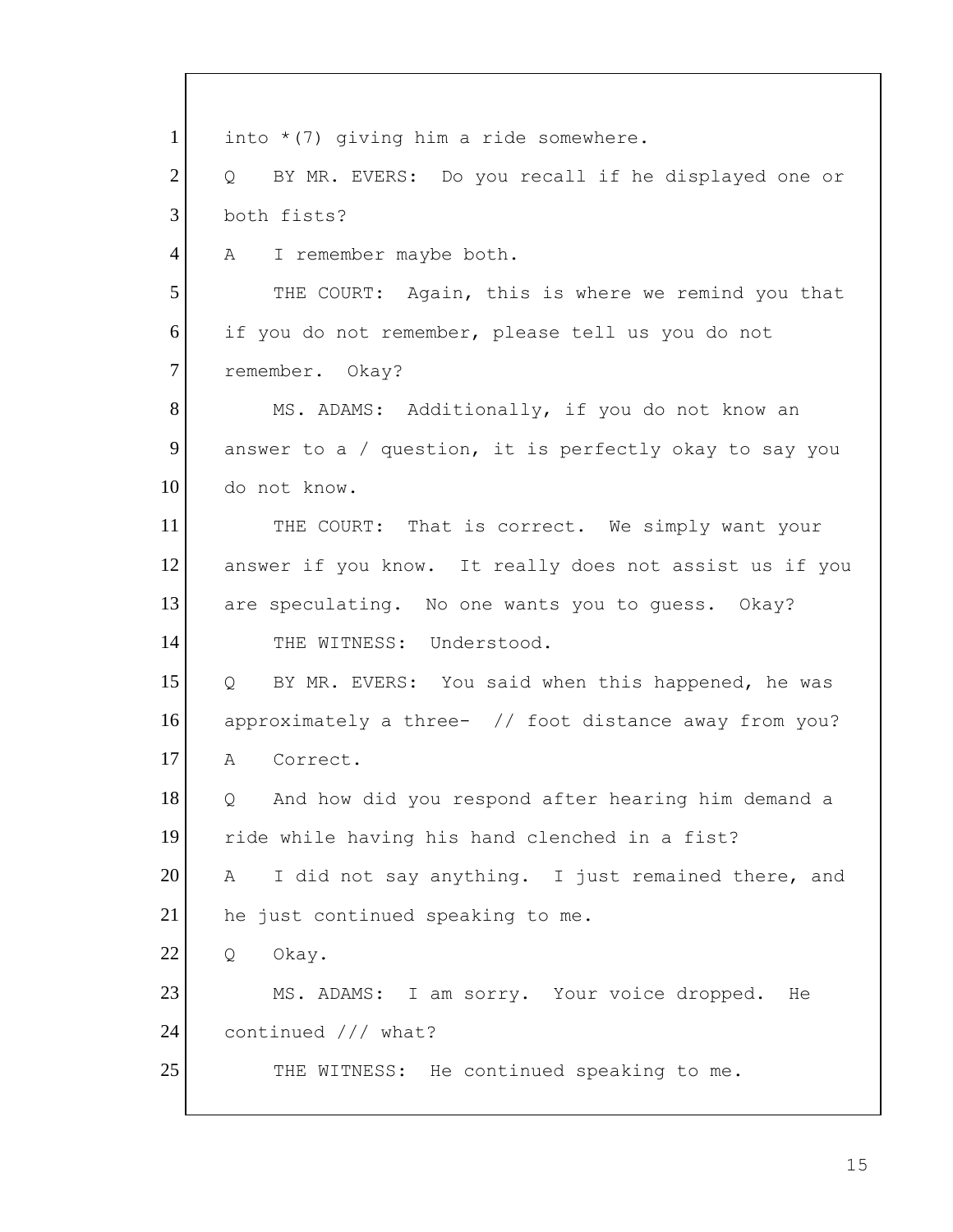A Correct. I walked behind my car because I was 1 2 3 4 5 6 7 8 9 10 11 12 13 14 15 16 17 18 19 20 21 22 23 24 25 THE COURT: You need to use the microphone. Your voice is dropping at the end of your answers. THE WITNESS: I am sorry. THE COURT: It is okay. You are doing fine. Just keep your voice up because it is important that we hear your answers especially the court reporter.  $*(8)$ Q BY MR. EVERS: When he was speaking to you, do you remember what he was saying? A He was demanding a ride. I indicated that I was not allowed to drive. He indicated that I needed to drive him or he was going to drive away without me. Q Okay. How did you respond to / that? A Well, I said, "Okay." Q So then you decided to give him a ride? getting ready to lock it. He said, "You better give me a ride now." Q So were you standing adjacent to the defendant during this entire exchange? A Correct. // I was intending to lock the other side, and that is when this happened. MS. ADAMS: Objection. Vague. When what happened? THE COURT: Counsel, can we get more specific? Q BY MR. EVERS: What are you indicating by "this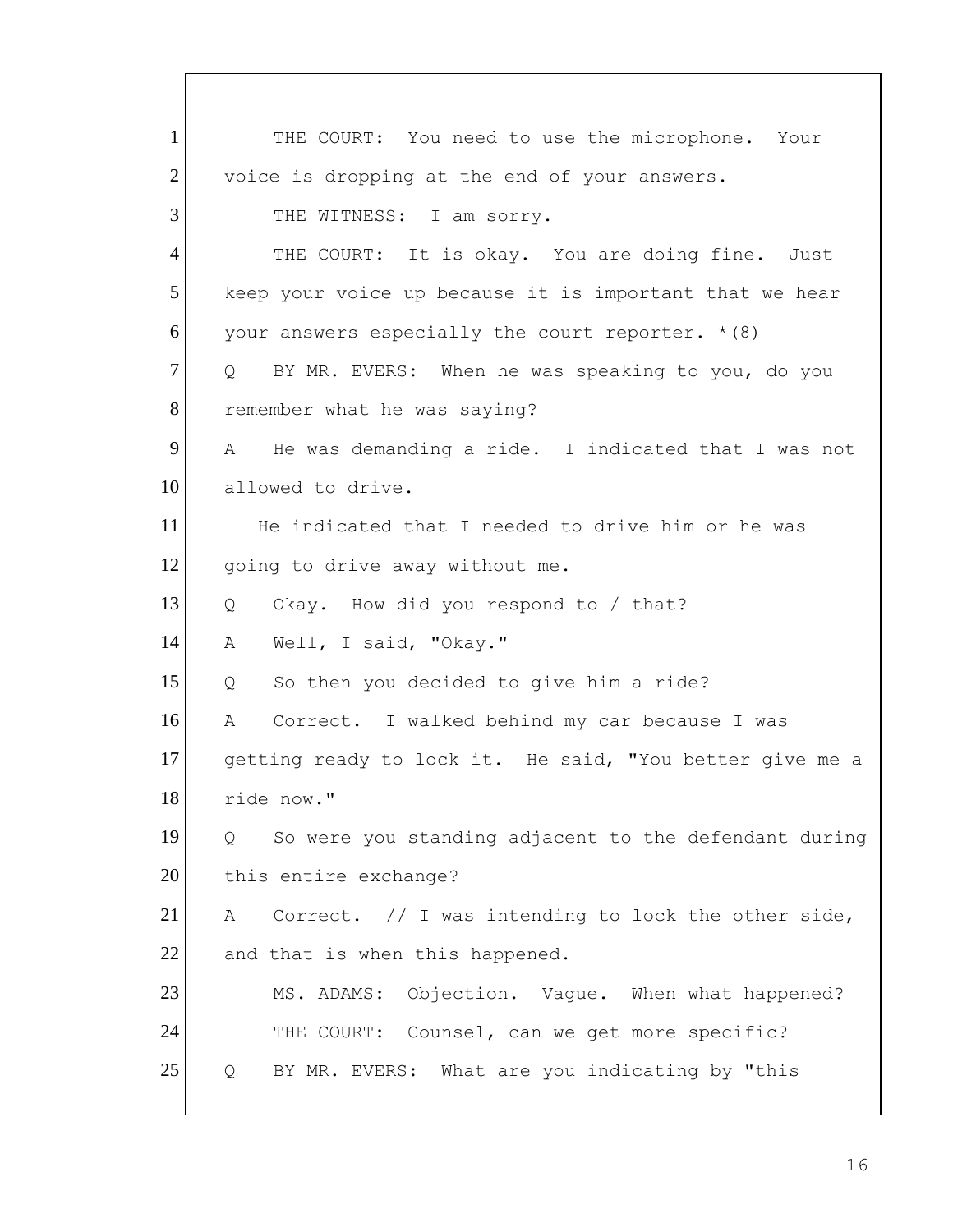1 2 3 4 5 6 7 8 9 10 11 12 13 14 15 16 17 18 19 20 21 22 23 24 25 happened"? A When I was finished washing my car, my intent was to put it away and then get my /// mother's car to wash it. Then he appeared out of nowhere. THE COURT: You were going from the driver's side to the passenger's side when he arrived? THE WITNESS: Correct. THE COURT: Did you indicate he grabbed you by the shoulder before he ever said anything to you? THE WITNESS: Exactly. That is what frightened me. Q BY MR. EVERS: How many  $*(9)$  occasions did he grab your shoulder? A Just once. Then he instructed me where he wanted to be taken. Q Okay. Where were your keys? A In my pocket. Q Did you consider going into your residence before giving the defendant a ride? A No. Because my whole house was open. He could have just / run inside my house, and my mother and my little sisters were inside there. Q All right. Did you inform anybody you were departing? A No. I did not go inside because I was afraid he would follow me.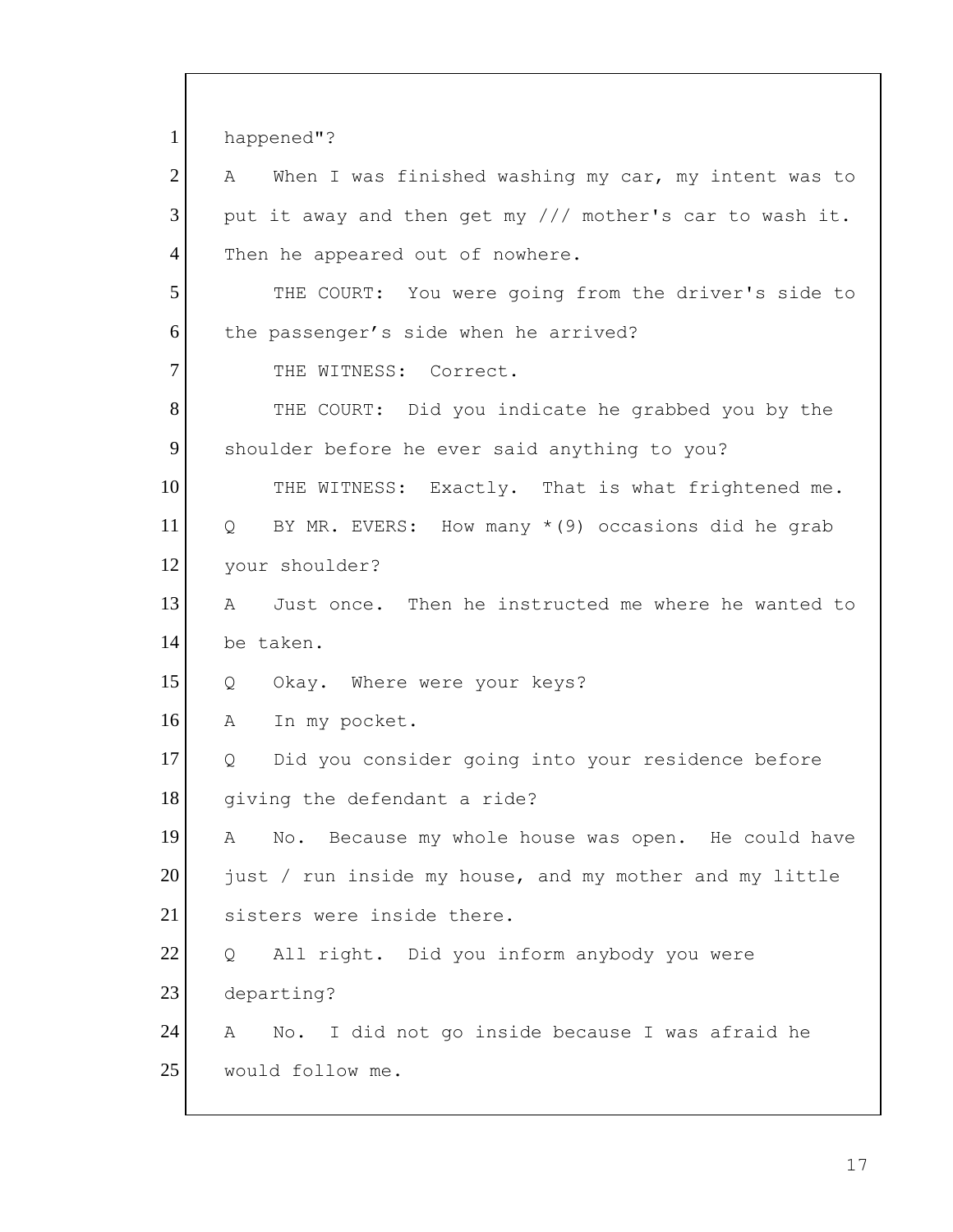| $\mathbf{1}$   | Were you afraid if he entered the residence, he could<br>Q |
|----------------|------------------------------------------------------------|
| $\overline{2}$ | harm your mother // or your sisters?                       |
| 3              | Yes. I thought there was a good possibility.<br>Α          |
| $\overline{4}$ | Would your mother have permitted you to leave before<br>Q  |
| 5              | dinner if you had asked her?                               |
| 6              | MS. ADAMS: Objection. Speculation.                         |
| $\overline{7}$ | THE COURT: I think he may know his mother's answer         |
| 8              | to this.                                                   |
| 9              | MS. ADAMS: But it still would be speculation.              |
| 10             | THE COURT: You may answer if you know. /// If you          |
| 11             | would be speculating, then you do not need to answer.      |
| 12             | THE WITNESS: She definitely would not have wanted me       |
| 13             | to leave with a stranger in my car.                        |
| 14             | BY MR. EVERS: Do you recall approximately what time<br>Q   |
| 15             | it was when the defendant contacted you in the driveway?   |
| 16             | Well, I got home at about five $*(10)$ thirty. I was<br>A  |
| 17             | outside for about twenty minutes, so it was a little       |
| 18             | before six o'clock.                                        |
| 19             | Okay. Did you have a cell phone?<br>Q                      |
| 20             | Yeah.<br>Α                                                 |
| 21             | Okay. Did you use it during this encounter with the<br>Q   |
| 22             | defendant?                                                 |
| 23             | I had no opportunity to use it.<br>Α                       |
| 24             | So you got into your car; correct?<br>Q                    |
| 25             | Well, $/$ he got in first, and I had no other option<br>Α  |
|                |                                                            |

 $\lceil$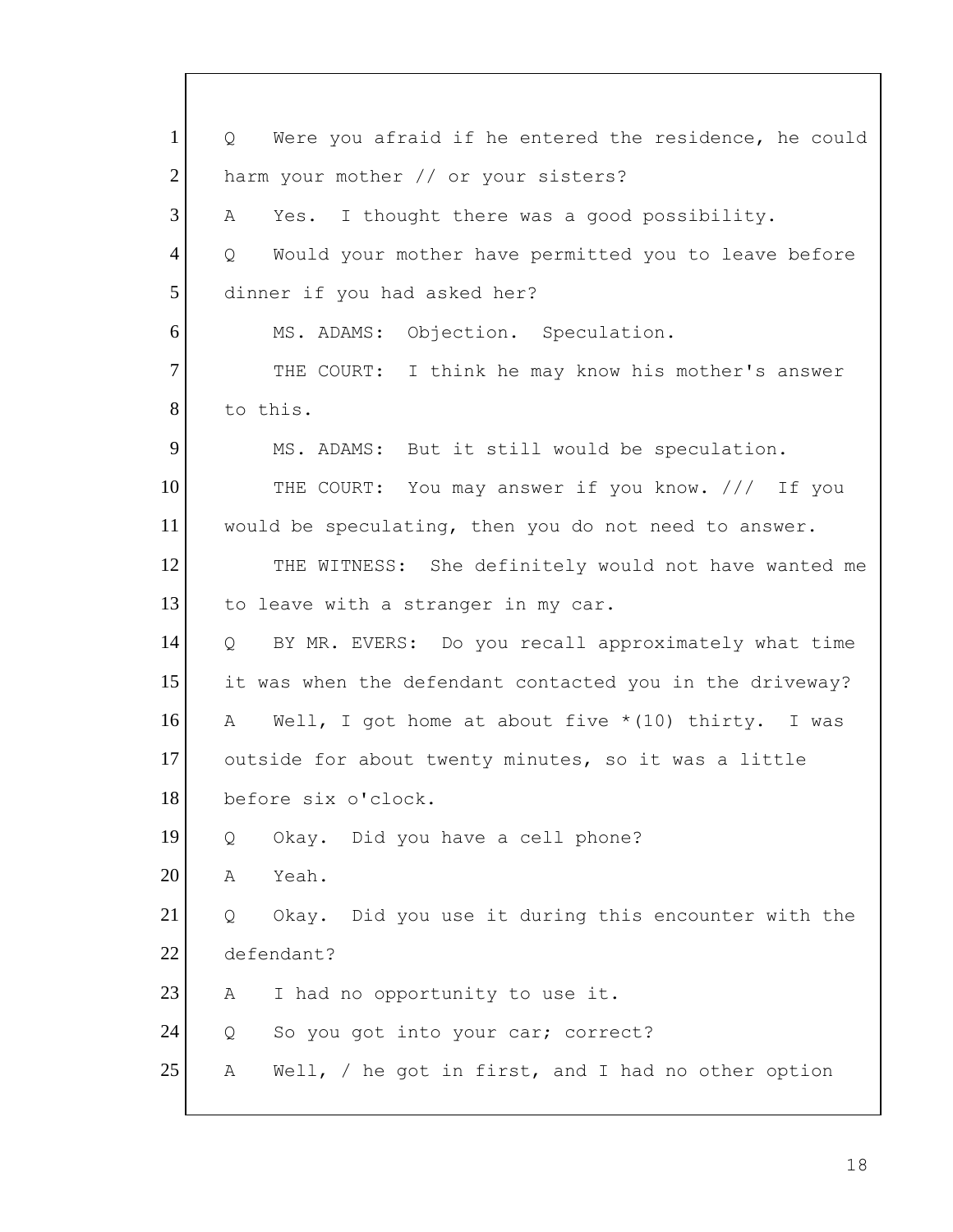compound. // Can you ask one question at a time? 1 2 3 4 5 6 7 8 9 10 11 12 13 14 15 16 17 18 19 20 21 22 23 24 25 but to drive him somewhere. Q Did he say anything or make any movements toward you at all? MS. ADAMS: Objection, Your Honor. Compound. Can we get him to break it down into two questions? THE COURT: Counsel is correct, Mr. Evers. It is MR. EVERS: Certainly, Your Honor. Q Once you were in the car, did he say anything? A He just indicated where he wanted to go. Q Did you say to him that you did not want to be driving him anywhere? A I indicated to him before getting /// in the car that I could not drive. Q Why did you indicate you could not drive? A I was thinking maybe he would just keep walking and leave me alone. Q Okay. Were you afraid of the defendant after he had contacted you and threatened you? A Absolutely. Q And why were you afraid \*(11) of him? MS. ADAMS: Objection. Asked and answered. I believe we have already covered why he was afraid of the defendant. THE COURT: Counsel is right, Mr. Evers. He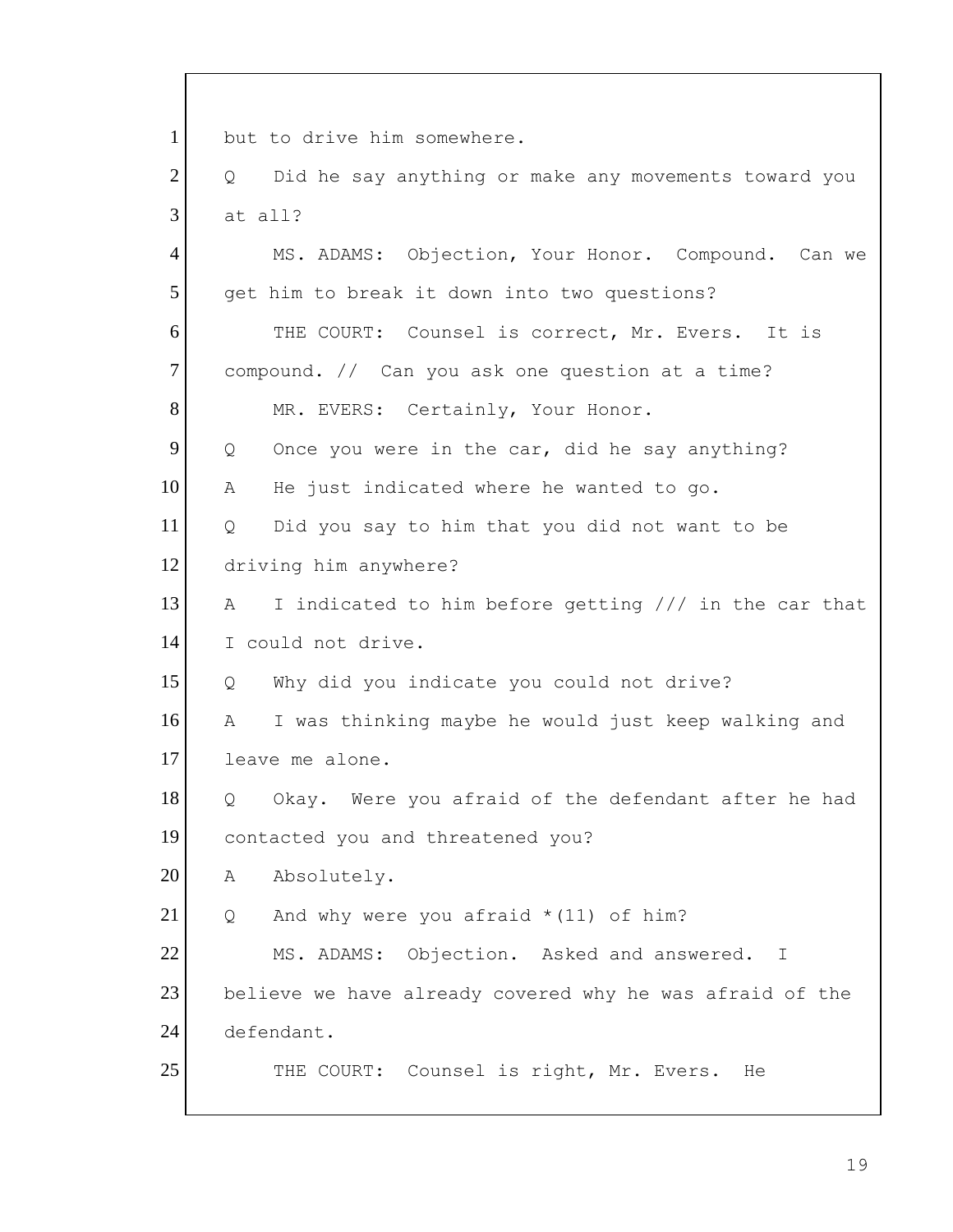1 2 3 4 5 6 7 8 9 10 11 12 13 14 15 16 17 18 19 20 21 22 23 24 25 indicated a couple of reasons why he was afraid of the defendant. MR. EVERS: Okay. I will move to a new subject. Q Okay. You got in the / automobile and started driving; is that right? A Correct. Q When you were driving, was he telling you exactly where he wanted you to go? A He was just mumbling stuff that I could not understand. And he was just laughing. He was creepy. Q During the time you were around him, at any // point did you detect any odor of alcohol on him? A Yeah. MS. ADAMS: Objection. I would ask for an offer of proof how this witness would recognize if it was alcohol that he smelled. THE COURT: Maybe we can find out his experience being around alcohol, and then I will rule if he can /// answer these questions. MS. ADAMS: That works, Your Honor. Q BY MR. EVERS: Okay. Do you know what alcohol smells like? A Yes, on many occasions. Q Have you ever been around beer? A Yes, many times.